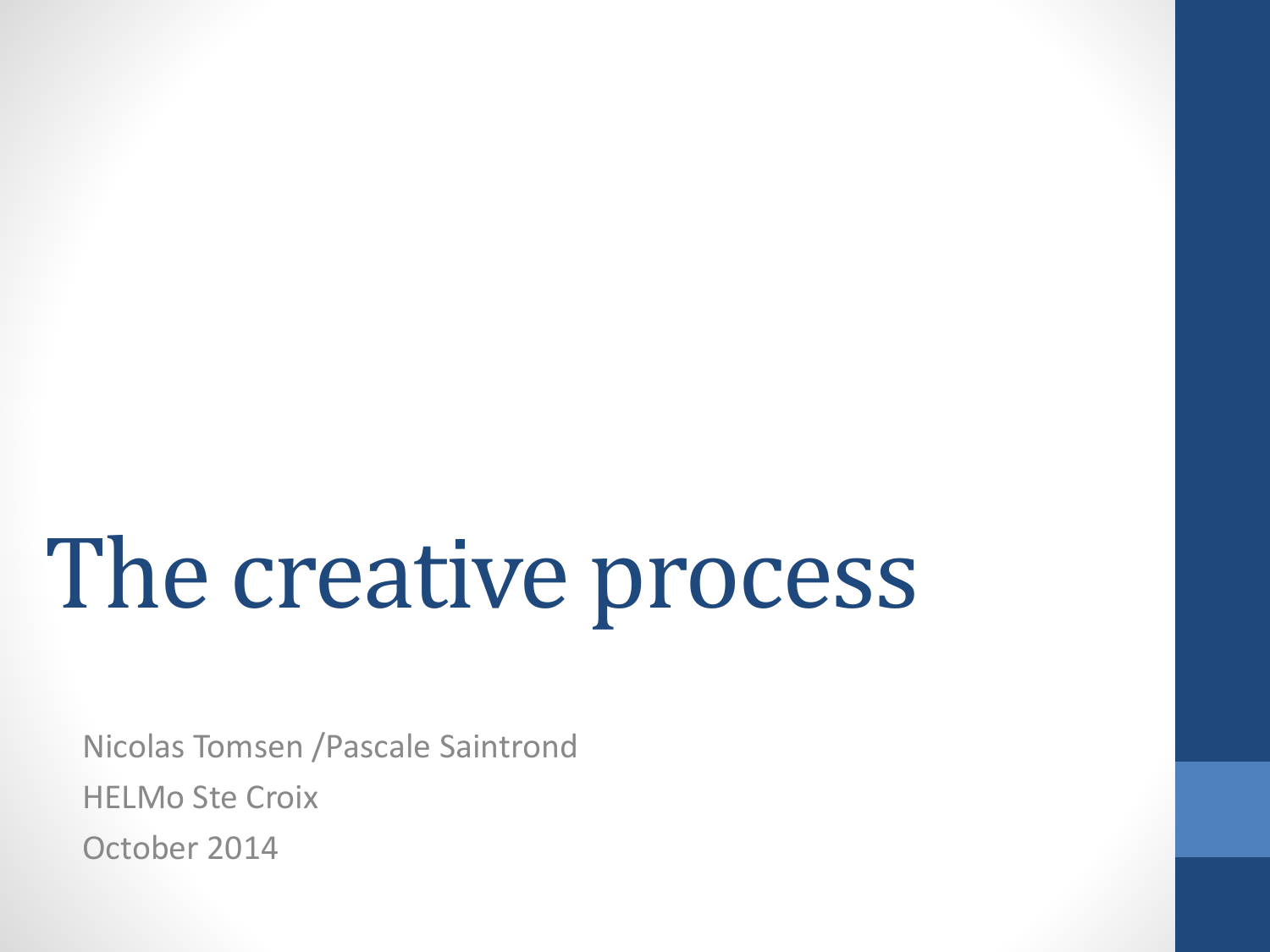### **Definitions**

- Creativity is a phenomenon whereby something new and appropriate is created
- Creativity is the process of producing something that is both original and worthwhile
- Creativity is the capacity to think out of the box, the step aside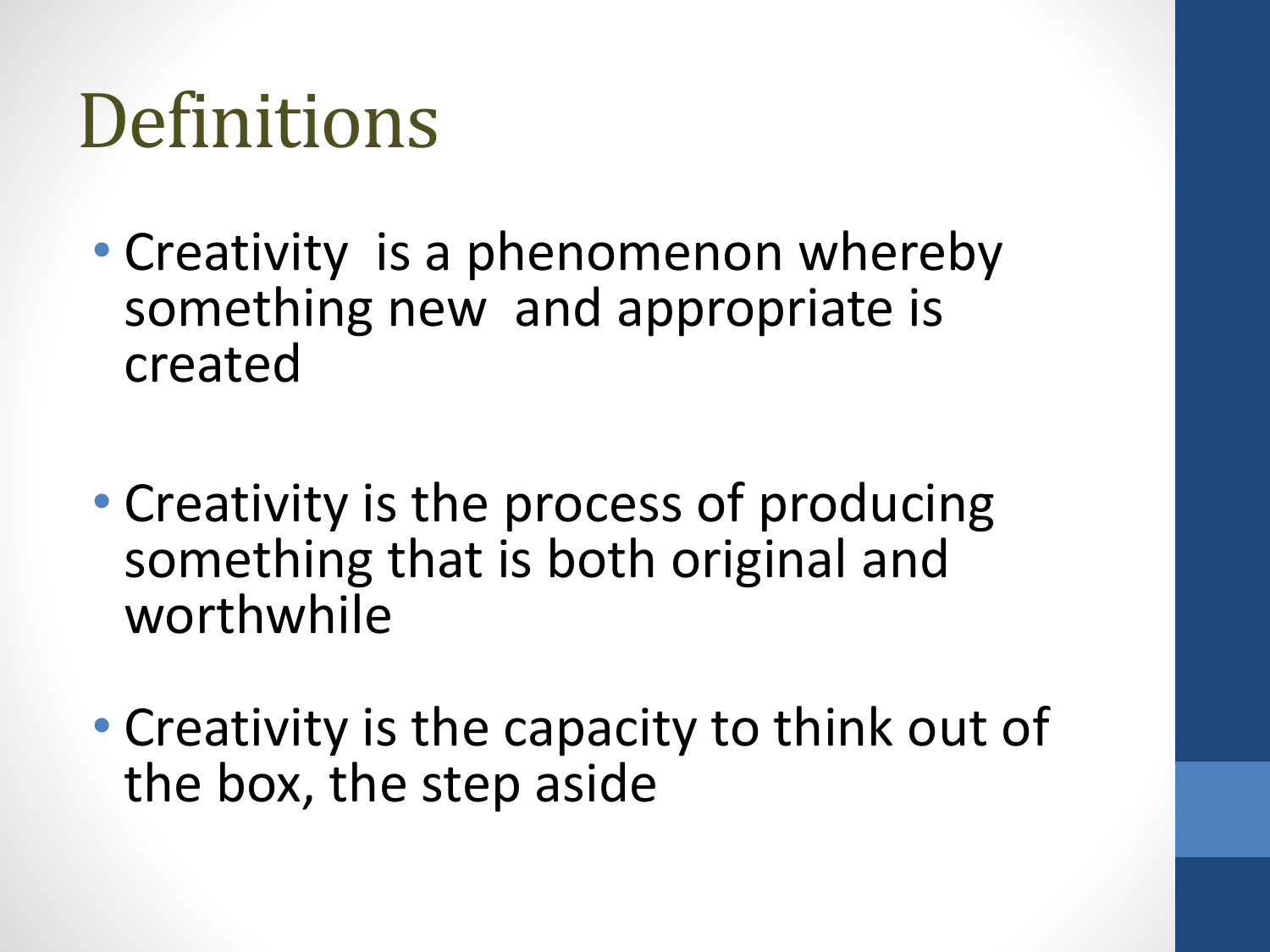• « The act of turning new and imaginative ideas into reality. » "Creativity involves two processes: thinking, then producing. Innovation is the production or implementation of an idea. If you have ideas, but don't act on them, you are imaginative but not creative. »

- Linda Naiman, What is Creativity?

• "The first step is imagination, the capacity that we all have to see something in the mind's eye. Creativity is then using that imagination to solve problems—call it applied imagination. Then innovation is putting that creativity into practice as applied creativity.

> -Sir Ken Robinson, Reading, Writing, and Creativity, Business Week, February 23, 2006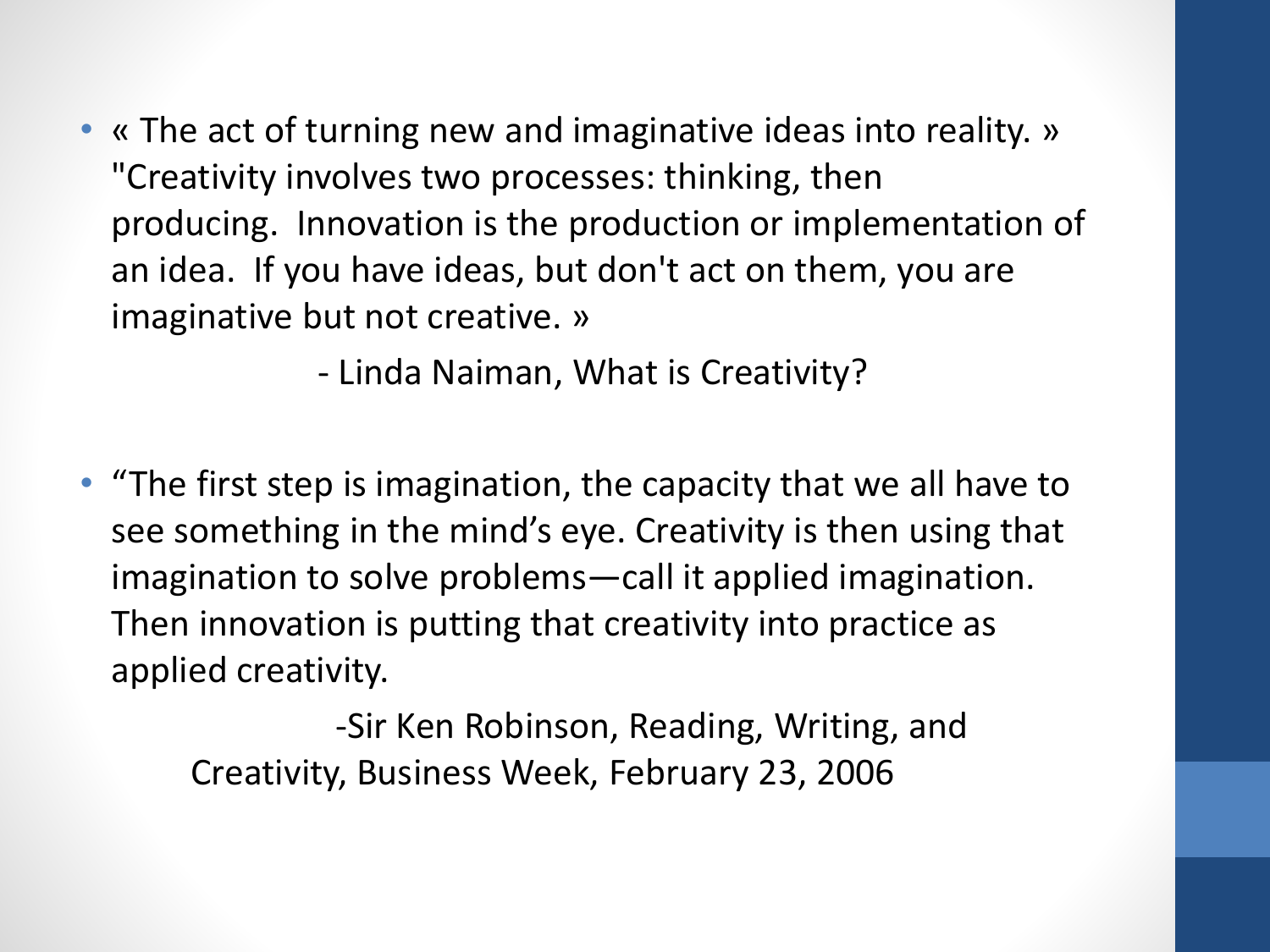- Who: an invidual, a group
- What action : imagine, realize, produce, build, implement
- What : an object, un original solution to a problem, a new, relevant and appropriated concept
- What business : ANY ! Science, technique, art, education, common life…
- When : daily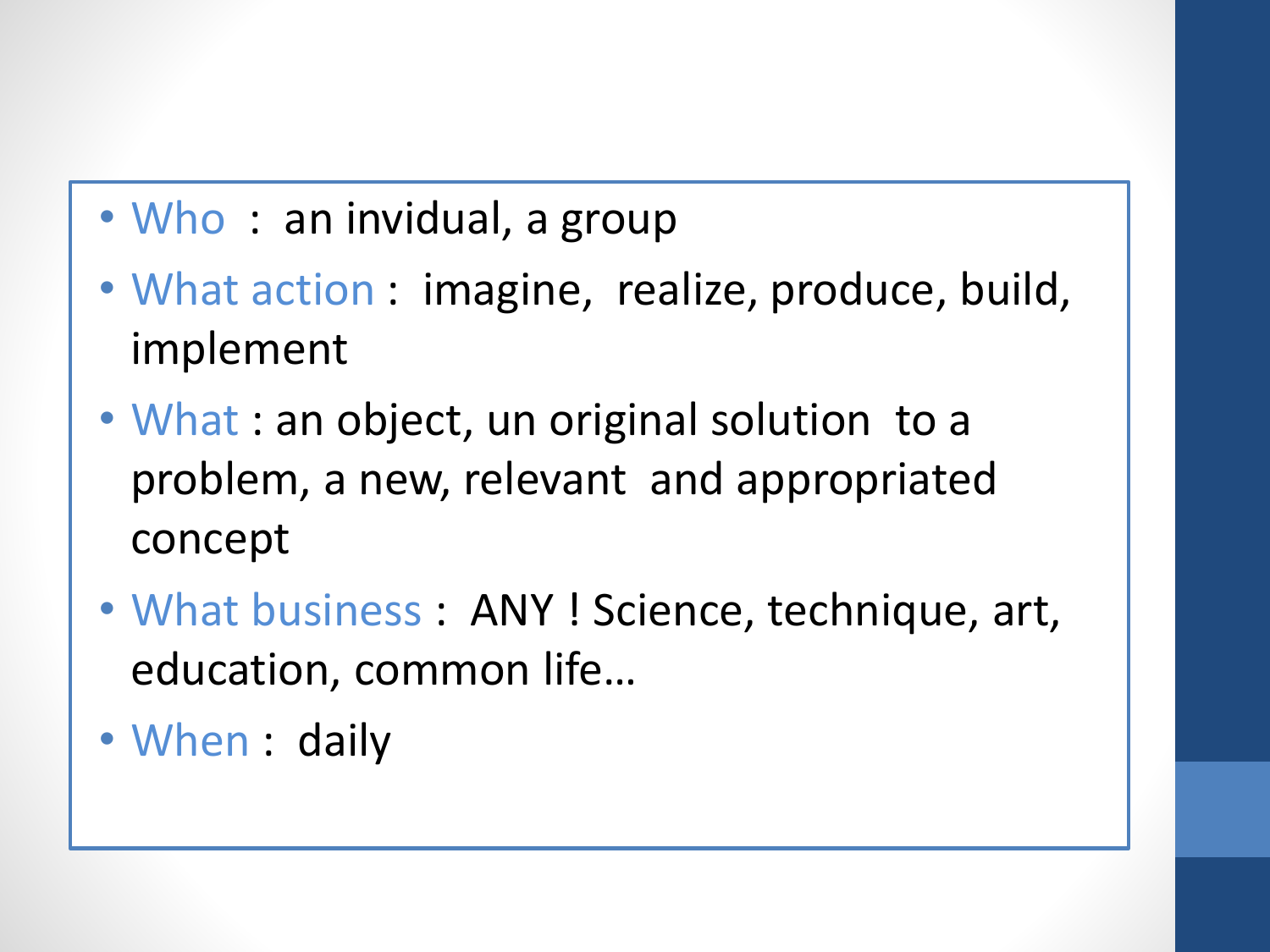# The four components of creative thinking

- J. P Guilford and Ellis Paul Torrance
- The involved simple tests of divergent thinking and other problem-solving skills in four scales
	- Fluency
	- Flexibility
	- **Originality**
	- Evaluation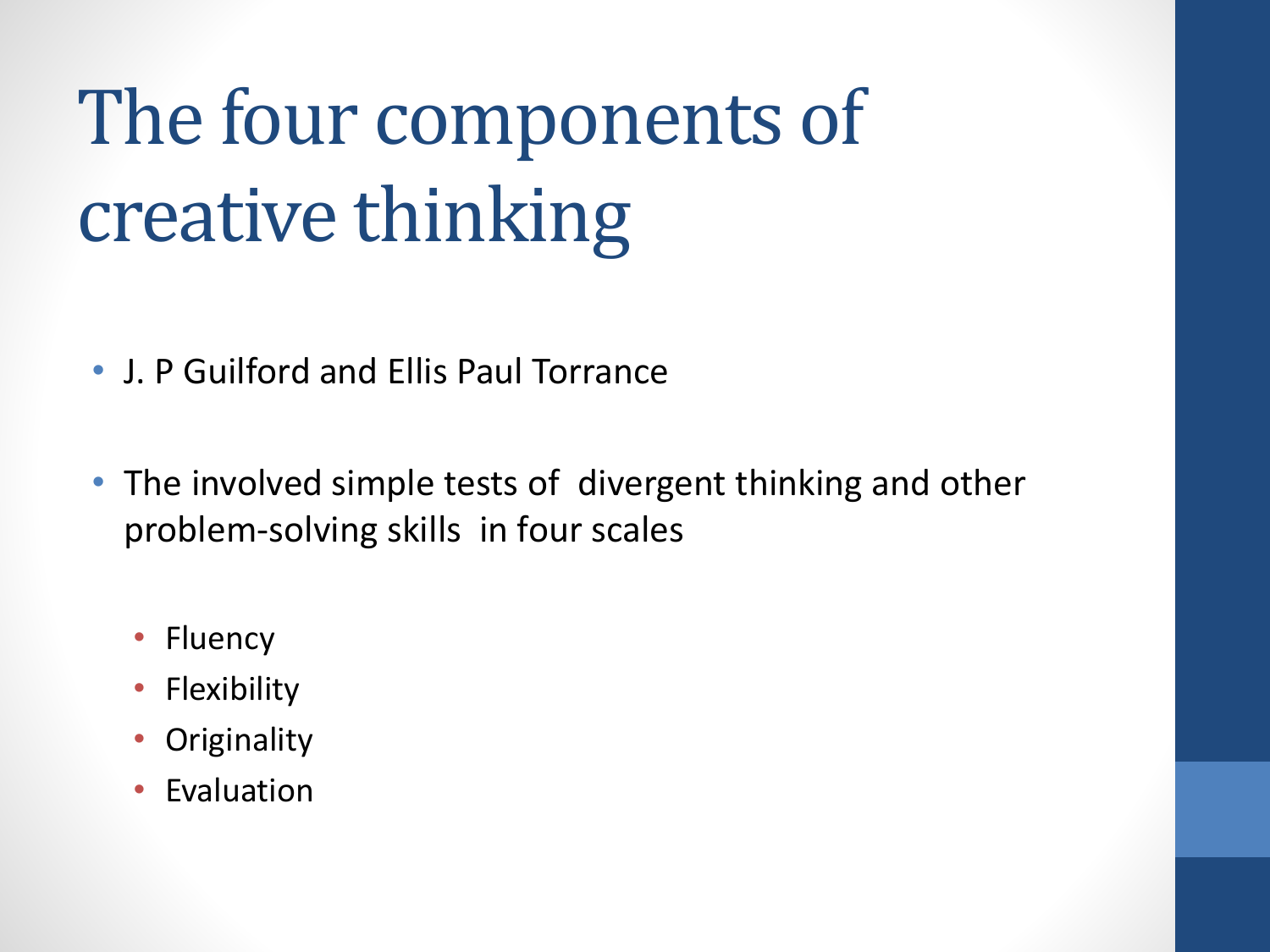| <b>FLUENCY</b>     | • Production of ideas<br>• The total number of interpretable, incoming ans<br>relevant ideas generated in response to the stimulus |
|--------------------|------------------------------------------------------------------------------------------------------------------------------------|
| <b>FLEXIBILITY</b> | • Production of different ideational categories                                                                                    |
| ORIGINALITY        | • Prodution of unuasual ideas<br>• The statistical rarety of the respnses among the test<br>subject                                |
| <b>ELABORATION</b> | • Persistecy on introducing details to products<br>• The amount of details in the response                                         |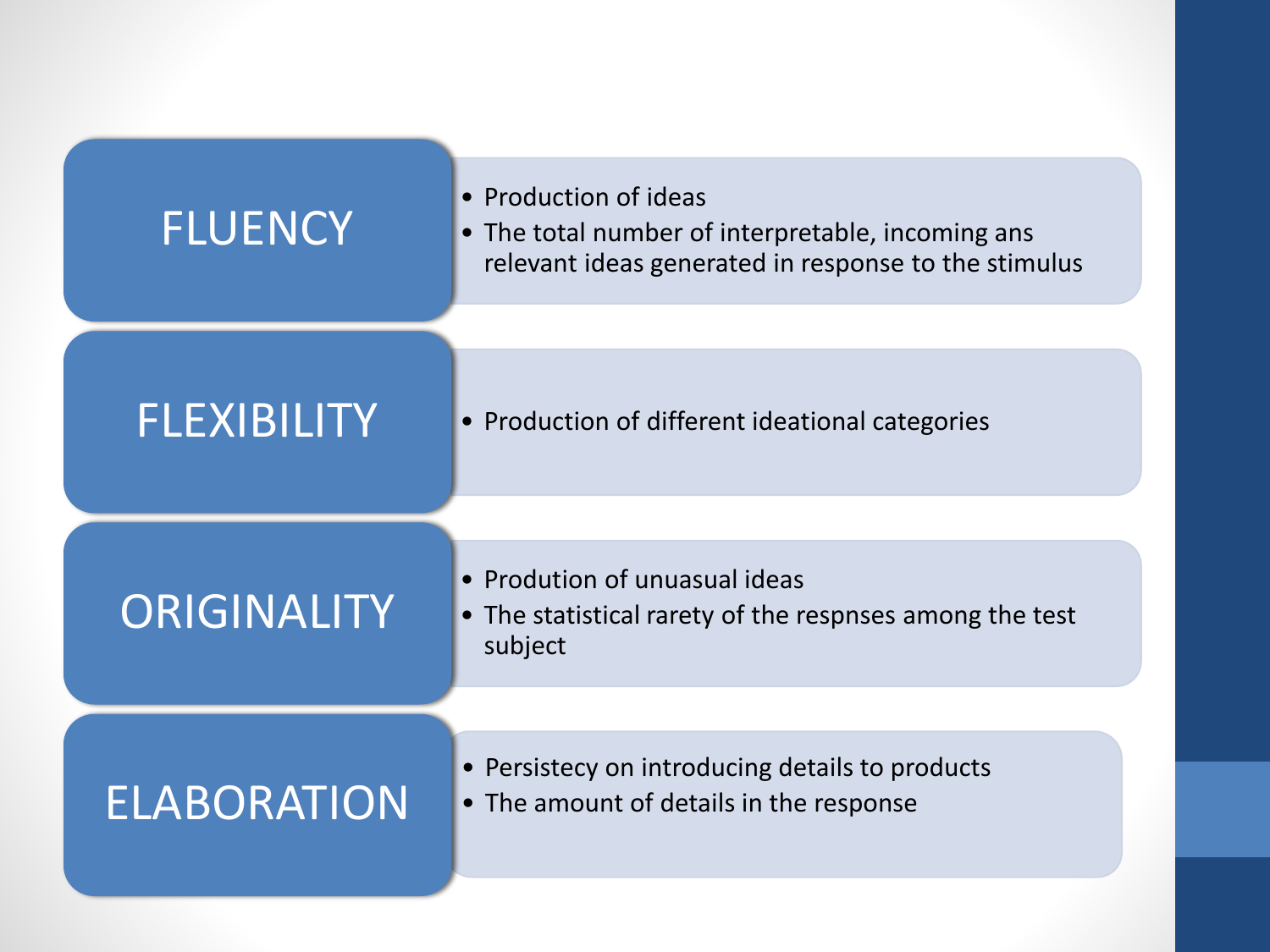How to promote and develop the creative thinking ?



• Paul OSBORN : *Your creative power, how tu use the imagination tu brighter life, to get ahead* ( 1948 )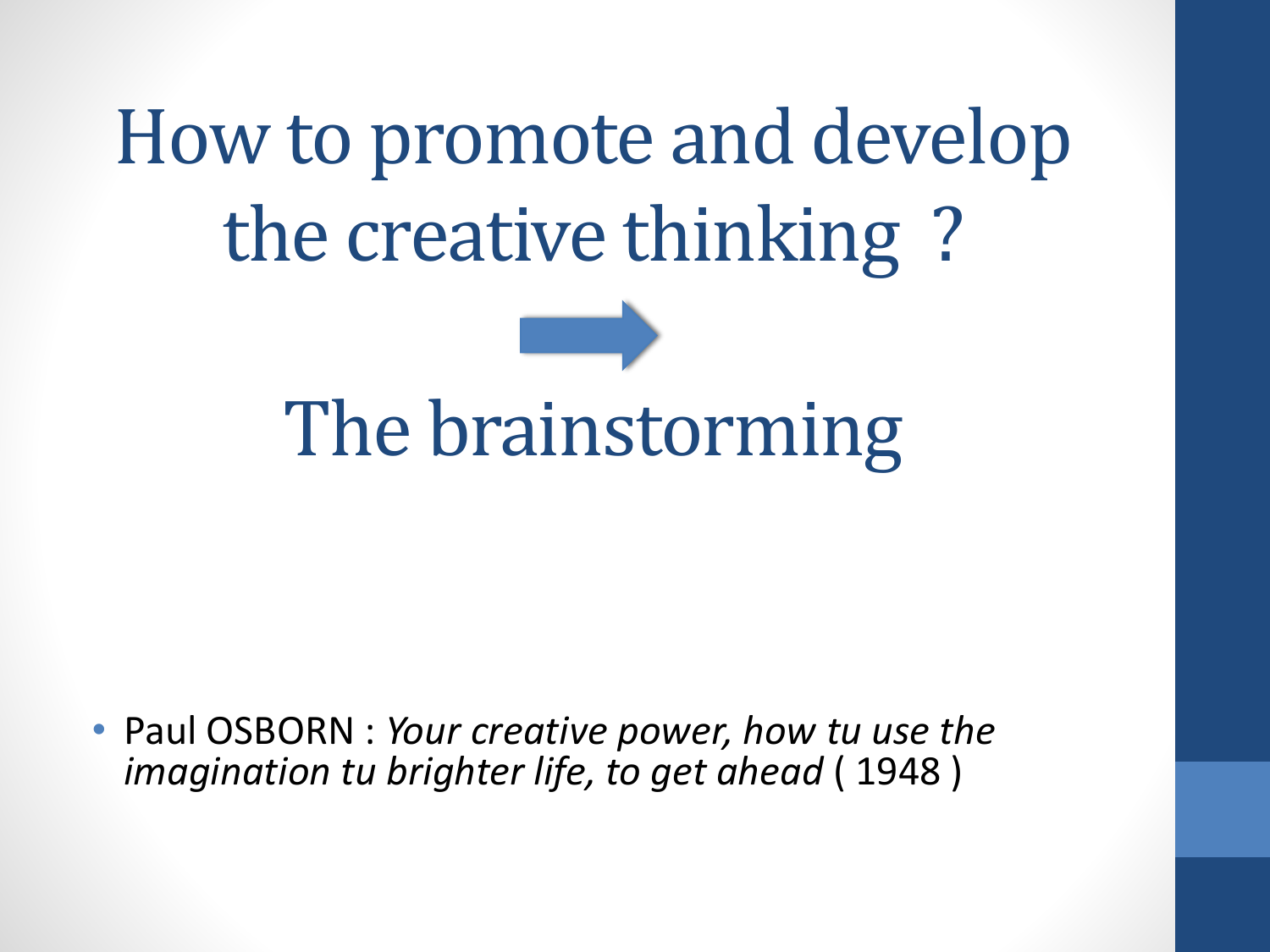| Focus on quantity            | • The greater number of ideas generated, the greater the<br>chance of producing a radical and effective solution |
|------------------------------|------------------------------------------------------------------------------------------------------------------|
|                              |                                                                                                                  |
| Without criticism            | • Suspending jugement, the participantss will feel free to<br>generate unusual ideas                             |
|                              |                                                                                                                  |
| Welcome unusual ideas        | • The touch of madness<br>• New ways of thinking may provide better solutions                                    |
|                              |                                                                                                                  |
| Combine and improve<br>ideas | • Simulate the building of ideas by a process of association                                                     |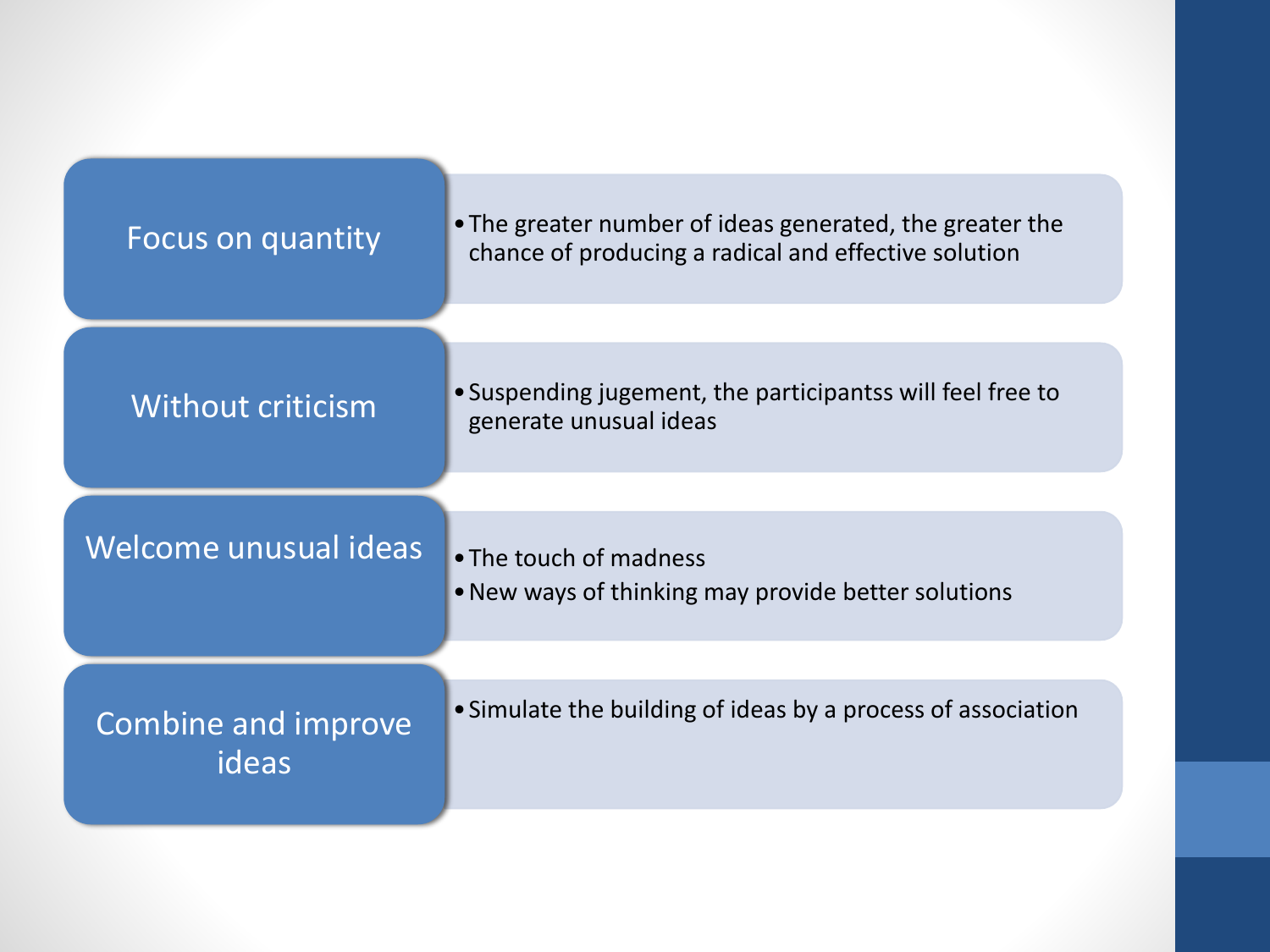## The four stages of creative process

• Graham WALLAS , *The art of the toughts* ( 1926 )

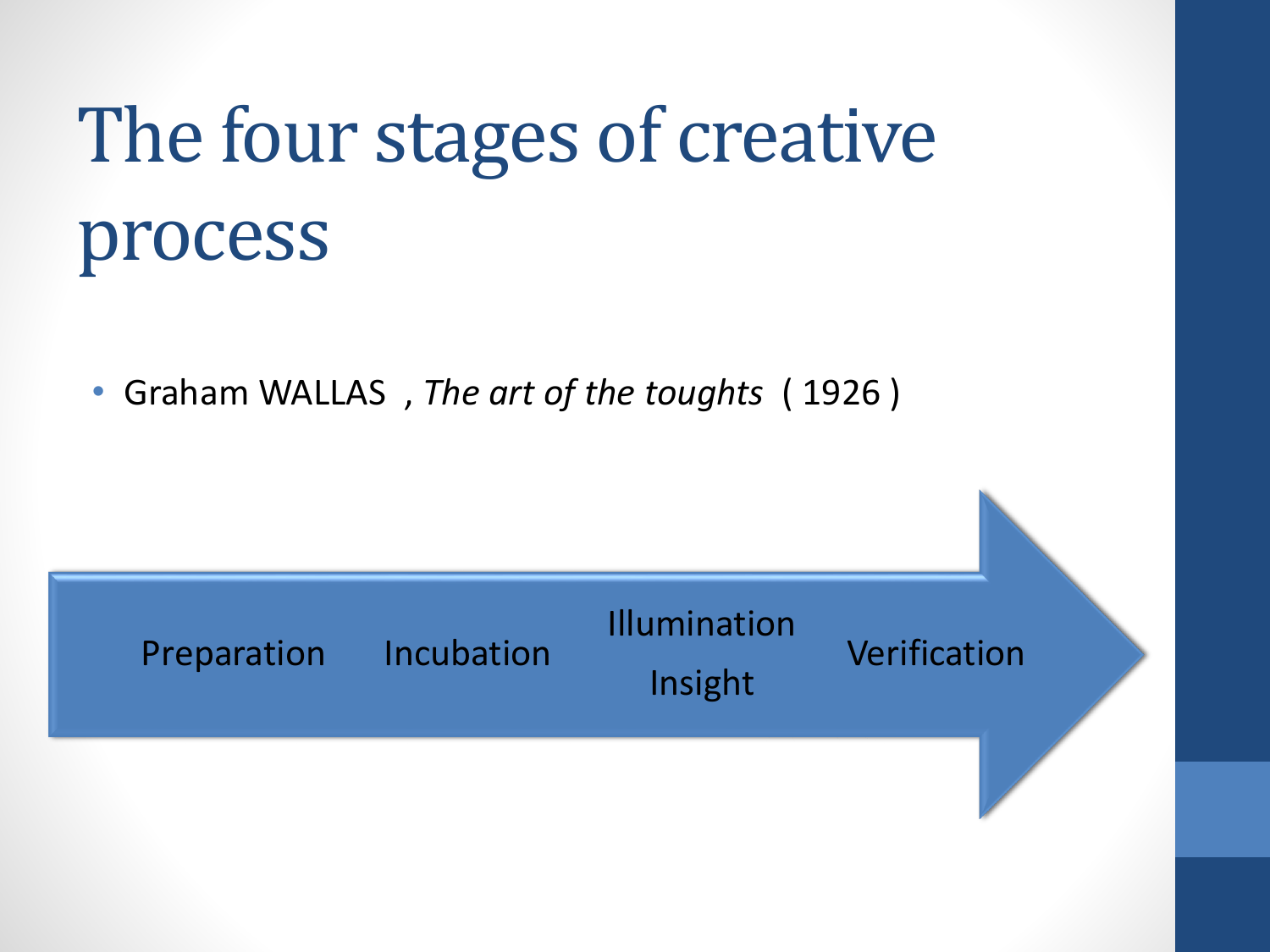#### Preparation

• Preparatory work on a problem that focuses the individual's mind on the problem and explores the problem's dimensions

#### **Incubation**

• When the problem is internalized into unconscious mind

#### Illumination

• When the creative idea bursts forth from its preconscious processing to conscious awarness

#### Verification

• Where the idea is consciously elaborated and then applied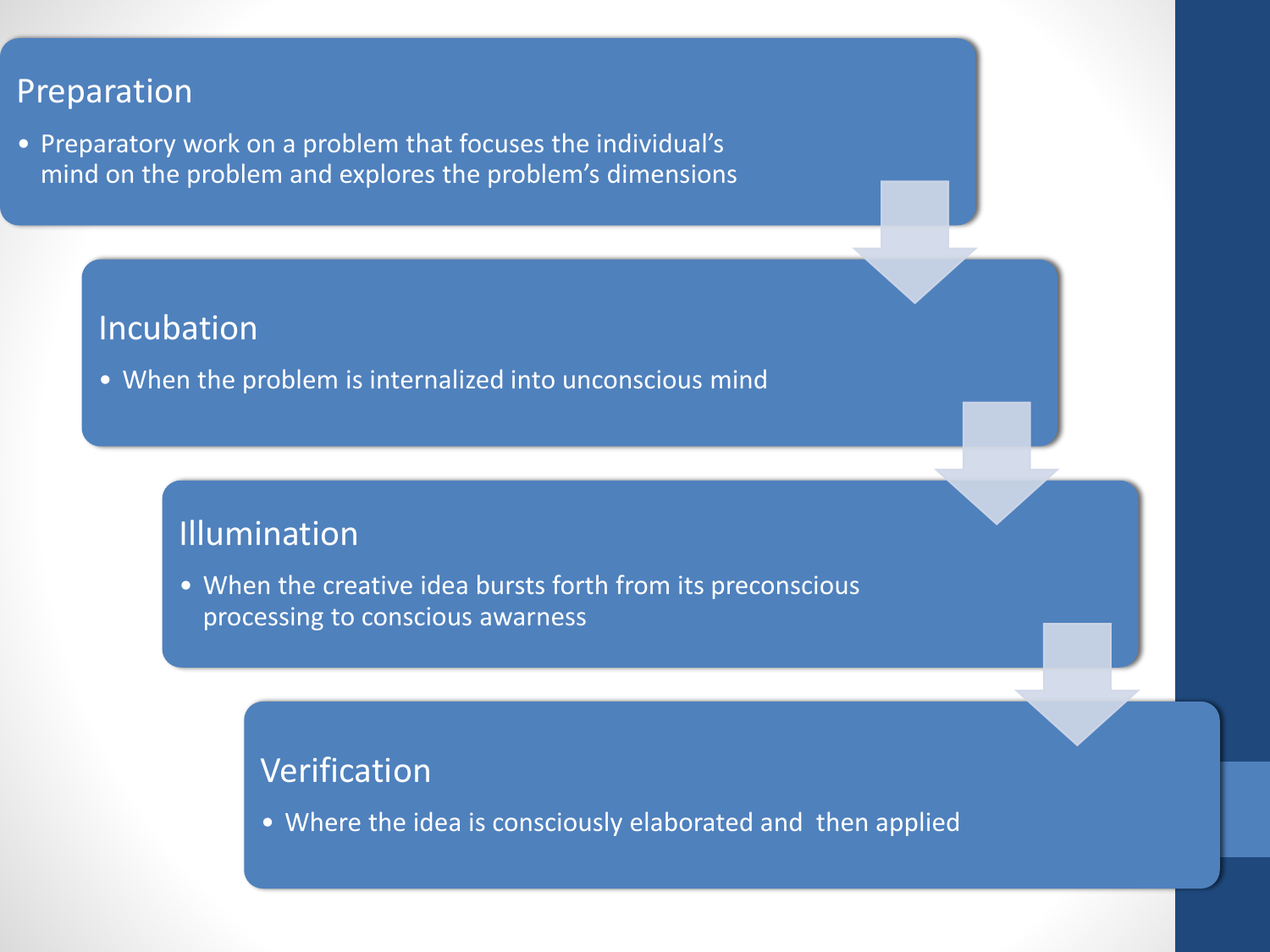

The creative process « P.I.E.D »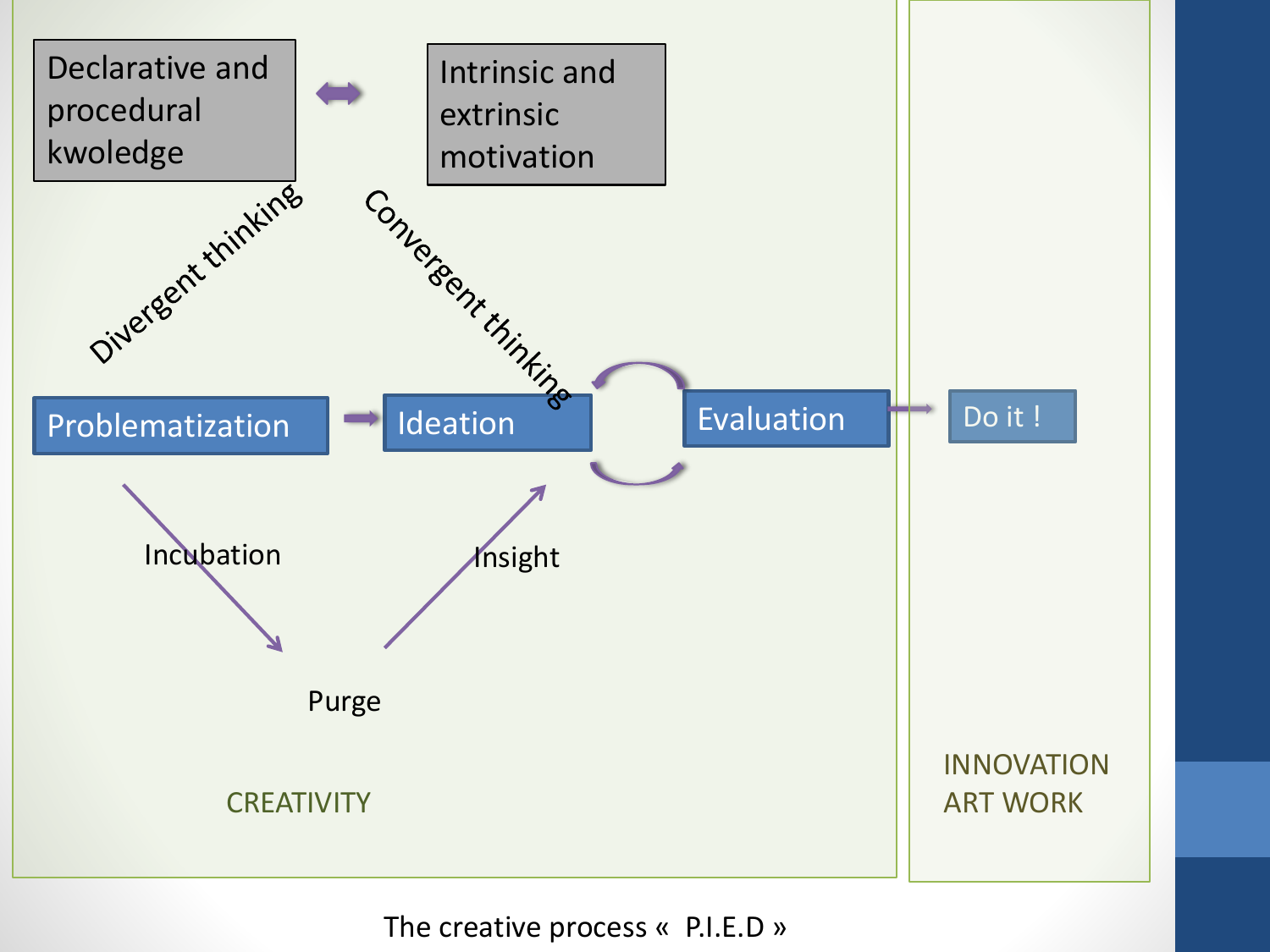## Let's try

- The Mysteries of Harris Burdick
	- Draw what happens before and after the pictures !
- Tools, raises, levers to promote divergent thinking!